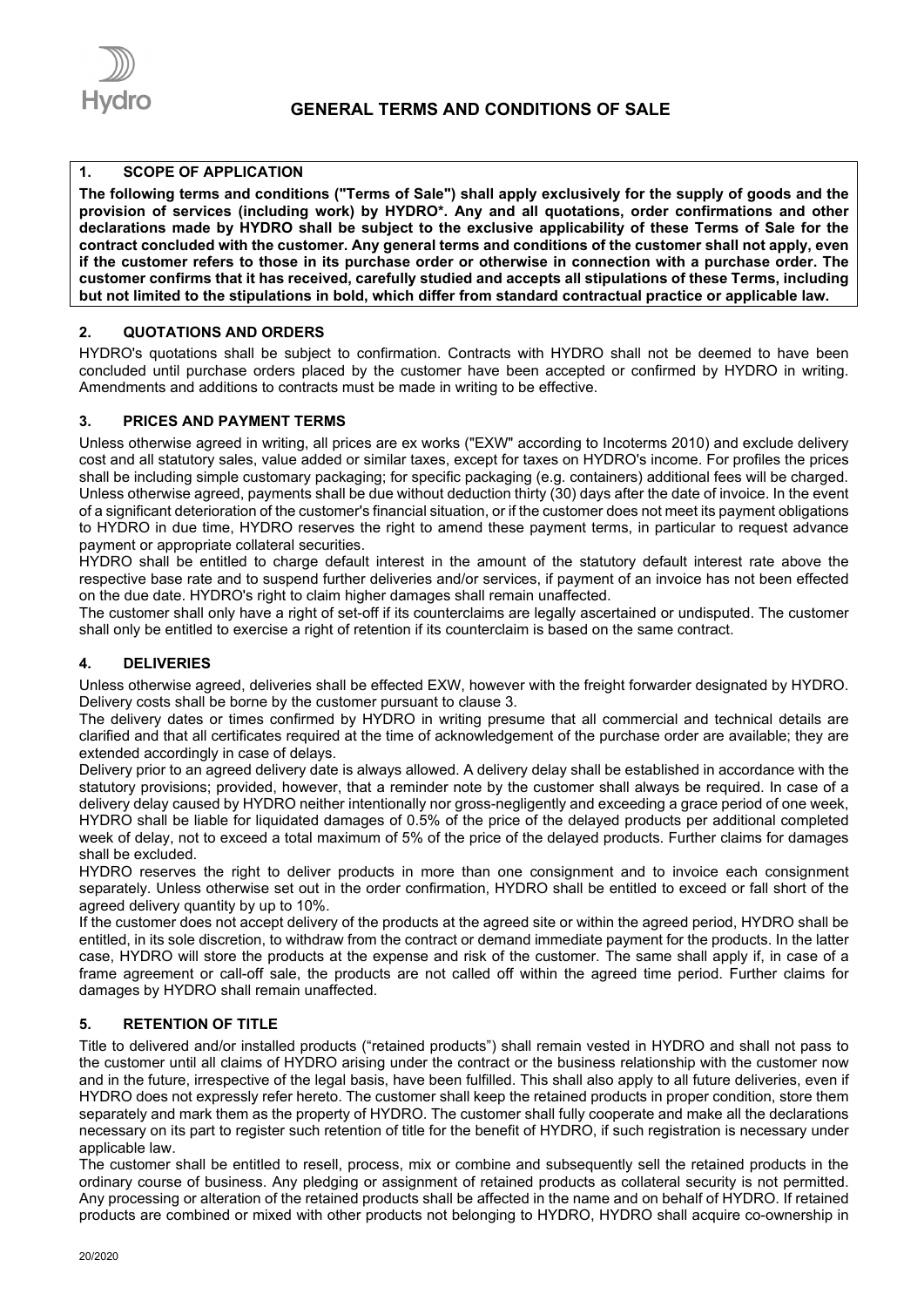

# **GENERAL TERMS AND CONDITIONS OF SALE**

the new products according to the ratio between the invoice value of the retained goods and the value of the new products. New items generated from the processing shall be deemed to be retained goods within the meaning of this provision.

The customer shall assign to HYDRO in advance, as collateral security, all of its claims in connection with the resale, as well as any claims against its insurer, in the amount of HYDRO's co-ownership ratio. In case the retained products are exported, the customer shall also assign all those claims to HYDRO which are due to the customer or will be due to the customer in the future against domestic and foreign banks in connection with the export, in particular claims arising from collection orders, from letters of credit as well as from sureties and guarantees. If the customer sells retained products together with other goods not belonging to HYDRO (without or after processing), claims shall be deemed assigned to HYDRO in the amount of the invoice value of such retained goods. Despite the assignment, the customer shall be authorized and obliged to collect claims arising from the resale as long as HYDRO has not revoked this authorisation. The customer shall pay any amounts collected promptly to HYDRO, up to the amount due. At the customer's request, HYDRO shall re-transfer the property rights in the retained products and any claims assigned to HYDRO to the extent to which their value exceeds the value of all claims of HYDRO against the customer by more than 20%.

### **6. WARRANTY / NOTICE OF DEFECTS**

Any warranty claims by the customer are conditional upon the customer having fulfilled its statutory duties of examination and notification of defects.

HYDRO warrants only that, at the time of delivery, the products shall conform to the agreed specifications and rejects any liability for the fitness of the products for a particular purpose or the use intended by the customer, in particular for the correctness of the construction.

References to standards, material specification sheets or test certificates, declarations of conformity as well as information on qualities, dimensions and weights are not deemed to constitute any form of guarantee.

**The limitation period for warranty claims shall be twelve (12) months after delivery of the products.** In case of products that are commonly used in a building and have caused the building to be defective (building materials), the limitation period shall be as required by statutory law. The mandatory limitation periods for recourse claims pursuant to the law on the sale and purchase of consumer goods, in case of fraudulent intent and product liability claims remain unaffected.

Should the products delivered have a defect that already existed at the time of the passing of risk, HYDRO shall – subject to a notice of defect in due time – repair or replace the products **at HYDRO's discretion**; the customer must always surrender the defective products to HYDRO for examination purposes and grant HYDRO an opportunity to cure the defect within a reasonable period of time; in case of complex products, the customer shall grant HYDRO at least two attempts to cure the defect within a reasonable period of time; **the cure shall neither include the disassembly of the defective products nor their re-installation.** Any rights of recourse shall remain unaffected by this provision. If the cure fails, the customer may withdraw from the contract or reduce the purchase price. **Further claims for damages for defects shall be excluded, unless such claims are based on intent and/or gross negligence or personal injury.**

Warranty claims shall be excluded where the deviation from the agreed specifications is insubstantial, where the usability is not substantially impaired, in case of natural wear and tear, as well as in case of damages arising after the passing of risk due to improper handling, processing or storage, unless the customer can prove that the defect has not been caused by such circumstances.

The customer shall promptly notify HYDRO of any defects and shall return defective products to HYDRO. Products returned to HYDRO must be packed, shipped and insured appropriately. HYDRO shall bear the costs for the examination, the repair or replacement, the shipment and insurance, unless HYDRO can prove that a returned product was not defective.

## **7. TOOLS AND INTELLECTUAL PROPERTY RIGHTS**

Unless otherwise agreed in writing, production tools manufactured by HYDRO for the production of the products shall remain the property and in the possession of HYDRO, even if the customer has paid the costs in whole or in part. HYDRO shall not surrender tools manufactured for customers to third parties and shall not use them for any other customers. Three years after the last production with tools manufactured by HYDRO, HYDRO shall be entitled to either destroy the relevant tools without prior notice or charge the customer a reasonable storage fee, at the discretion of HYDRO.

HYDRO does not warrant that products manufactured according to the customer's specifications do not infringe intellectual property rights of third parties (including, but not limited to patents, trademarks, copyright, trade secrets or other similar protective rights); in this regard, HYDRO shall have no duty of examination. HYDRO shall not be liable in case of the infringement of intellectual property rights which is owned by the customer or which results from